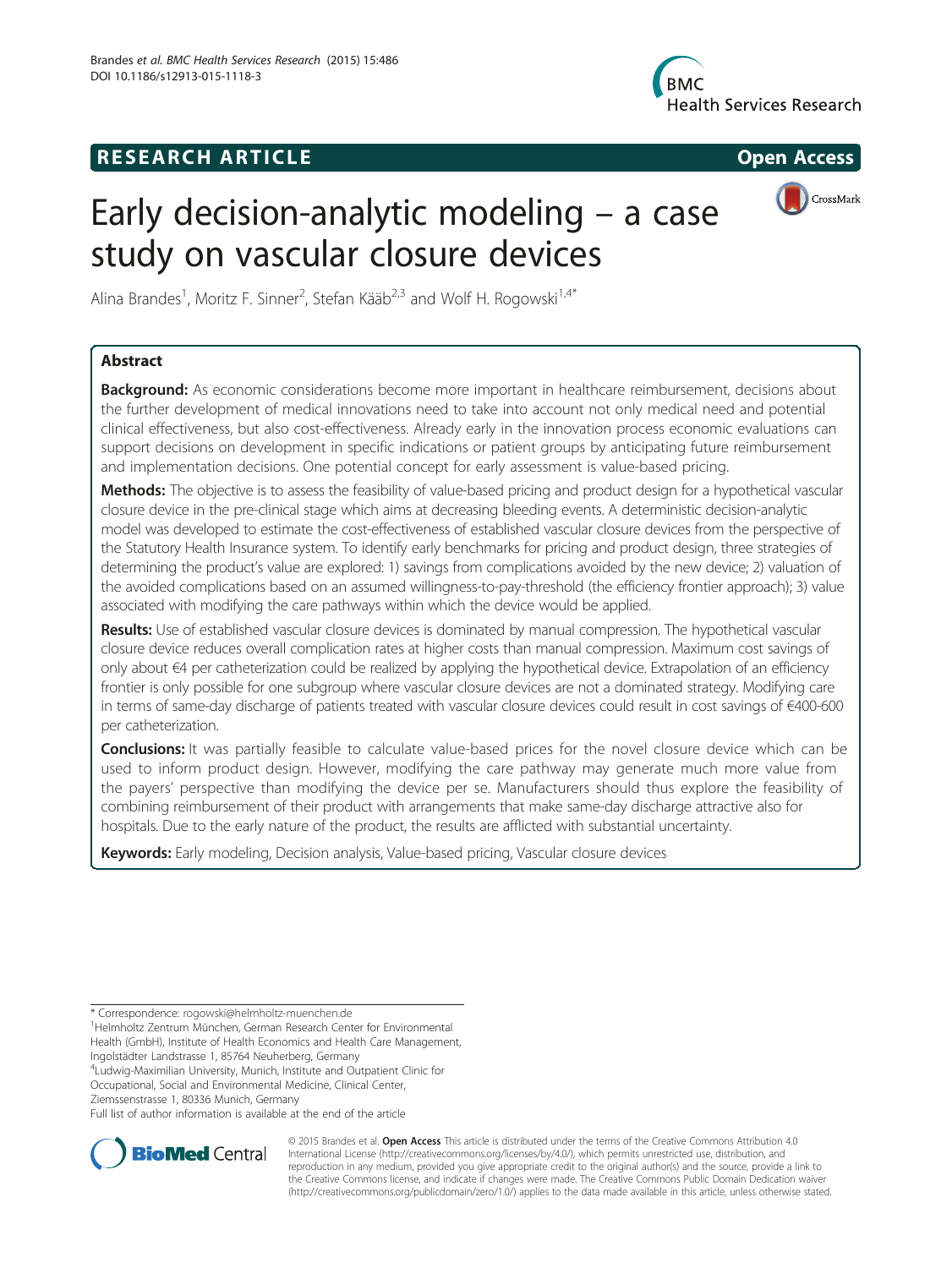#### Background

As economic considerations become more important in healthcare reimbursement, decisions about the further development of medical innovations need to take into account not only medical need and potential clinical effectiveness, but also the cost-effectiveness of a new drug or medical device. It has been proposed that already in an early phase of the innovation process, economic evaluations can support decisions on further development in specific indications or patient groups by anticipating future reimbursement and implementation decisions [\[1](#page-10-0), [2\]](#page-10-0). Early assessment and estimation of health and economic outcomes are vital for making these decisions, and modeling techniques can be used to achieve this [[3, 4](#page-10-0)].

One potential concept for early assessment is valuebased pricing. It can be used to evaluate the additional value that can be achieved by adopting an innovative medical technology and to set a price relative to that value [[5](#page-10-0)]. The question of what constitutes "value" of health technologies is a matter of unresolved debate (for Germany, see e.g. [[6](#page-10-0)–[8](#page-11-0)]). Following Sussex et al., value-based pricing requires an agreement about how the relevant benefits and costs are identified, measured, valued, aggregated, and used in decisions [[9](#page-11-0)]. One central attribute of value of new health technologies is the health gain it provides. Value-based pricing is frequently assumed to involve comparing the incremental cost-effectiveness ratio of the novel technology with a threshold for cost-effectiveness defined by the decision maker [[10](#page-11-0)]. Given that cost-effectiveness varies between patient subgroups, it is sensible for innovators to calculate a menu of prices to determine the patient group in which their intervention is most likely to be cost-effective [[10, 11](#page-11-0)]. Furthermore, if used early in research and development (R&D), economic evidence might also be useful for value-based product design. Here, development activities are oriented towards attributes which are most valuable to those who decide about the innovations' reimbursement and implementation in clinical practice.

The German Institute for Quality and Efficiency in Healthcare ("Institut für Qualität und Wirtschaftlichkeit im Gesundheitswesen", IQWiG) proposes using an "efficiency frontier" based on the cost-effectiveness within a medical condition as a benchmark of the German Statutory Health Insurance (SHI) fund's valuation of an innovation [[12\]](#page-11-0). Traditionally, measuring "efficiency" of health services in Germany does not imply comparing a new treatment's cost-effectiveness to any threshold value, but rather assessing whether one alternative is dominated. Thus, prices for which a new technology would be cost-saving or at which it incurs the same incremental cost per health outcome as the most effective existing technology, may serve as two benchmarks of value in the German context.

A recent systematic review by Markiewicz et al. [[13\]](#page-11-0) provides an overview of applied early assessment; there are, however, few case studies on early assessment in the context of the German SHI system available in the literature. This manuscript provides a case-study for value-based pricing and product design in the area of cardiovascular diseases which constitute a substantial part of the economic burden of disease in industrialized countries such as Germany.

The standard therapy for diagnosing and treating coronary diseases in Germany is cardiac catheterization via a femoral artery access. In 2011, around 1.2 million diagnostic and 600,000 interventional (incl. transcatheter aortic valve implantations) heart catheterizations were performed in German hospitals [[14\]](#page-11-0). To reduce time to normalization of hemostasis and sheath removal, various vascular closure devices (VCDs) were developed as an alternative to commonly applied manual compression [[15](#page-11-0)–[19](#page-11-0)]. Over 330,000 VCDs were used in inpatient care in Germany in 2011. After diagnostic catheterization, about 30 % of patients received a VCD, after percutaneous coronary intervention (PCI) about 45 %, and after transaortic valve transplantation (TAVI) 56 %, respectively [[20](#page-11-0)]. A number of health economic evaluations, identified in a qualitative review, analyze closure devices, with controversial results regarding cost-effectiveness. The overall notion is that VCDs reduce time to hemostasis, which may lead to earlier ambulation and cost-savings. However, severe complications and associated follow-up costs seem to increase with the use of VCDs [\[15, 21](#page-11-0)–[27\]](#page-11-0).

One area of medical innovation in this field is to develop novel VCDs, which prevent bleeding complications after sheath removal. Similar devices are currently developed by German researchers in cooperation with industry partners and sponsorship by the German Federal Ministry of Education and Research. The purpose of this study is to provide an example of using value-based pricing and product design in the early economic evaluation of an innovative VCD for cardiac diagnosis and interventions in which methods of regenerative medicine are used to reduce the number of bleeding complications. Given the early development stage of the new device, the aim was not to develop a complex, fully probabilistic model which would be required to provide economic evidence for a national coverage and reimbursement decision. Instead, the aim was to generate an early estimate of value from an Statutory Health Insurance (SHI) perspective to identify attractive target patient groups, inform tentative value-based prices for differing assumptions of effectiveness, and derive implications for including such value considerations into product design.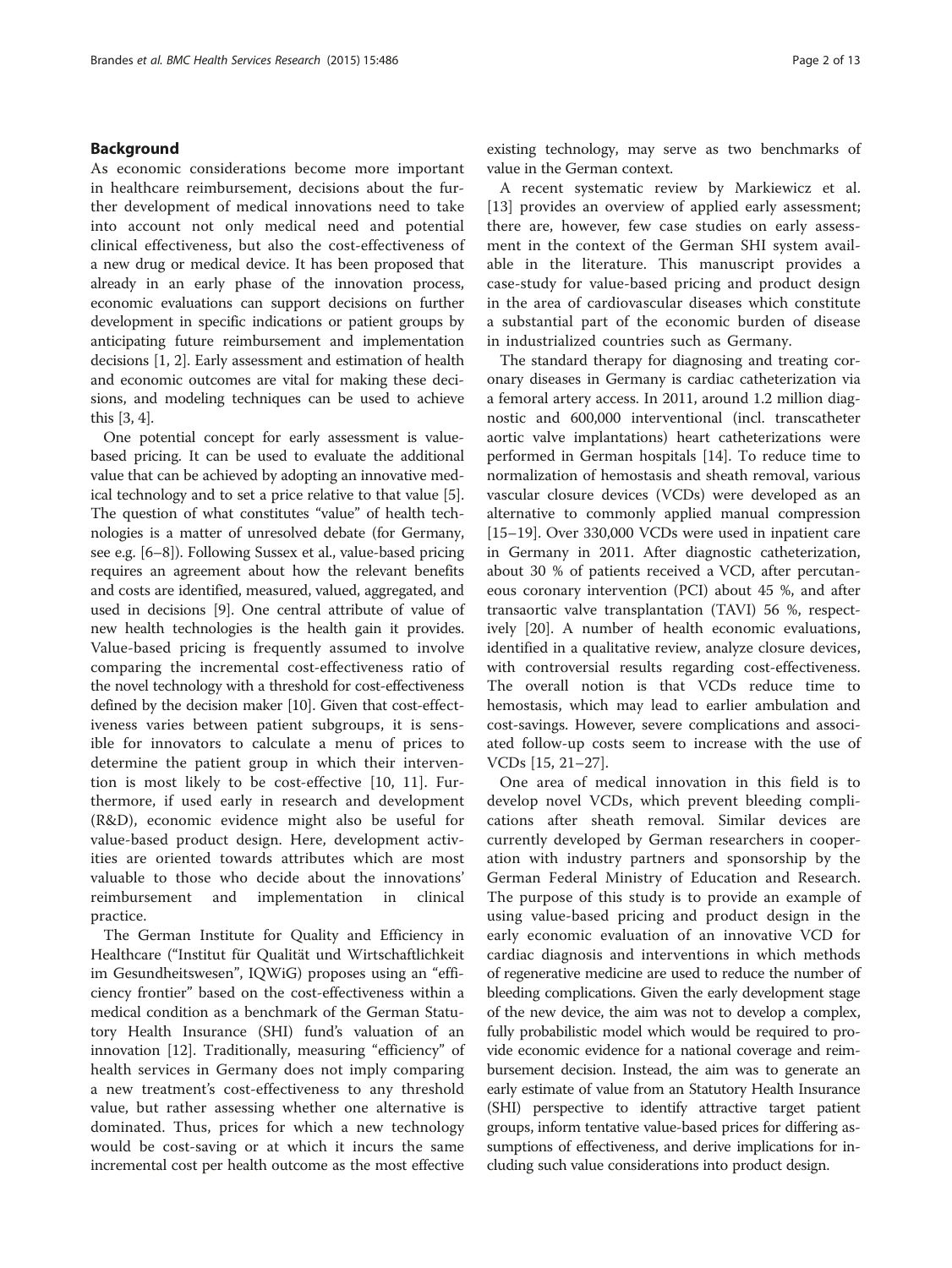## **Methods**

## Model structure

A decision tree is used to depict relevant access site related complications following coronary angiography or percutaneous coronary interventions and subsequent therapies (Fig. 1). The alternative methods to achieve hemostasis after sheath removal are manual compression and application of VCDs. Manual compression (MC) is chosen as a comparator in accordance with existing economic evaluations, because this is the standard method to stop bleeding when smaller sheath sizes are used [[15, 21](#page-11-0)–[25](#page-11-0), [27\]](#page-11-0). Interventions requiring large sheath sizes (>18 French), such as transcatheter aortic valve implantations, are not included in the model as hemostasis methods apart from VCD are not comparable (surgical arteriotomy vs. manual compression) [\[28, 29](#page-11-0)].

The comparator 'vascular closure device' represents the mean costs and effects of the variety of devices currently used in German inpatient care and serves as a benchmark for the novel device. The novel device is considered in the analysis as a hypothetical scenario: a new comparator for which the effectiveness is varied between that of existing VCDs and a VCD with 100 % effectiveness, i.e. zero bleeding complications. A time horizon of 24 h is chosen in accordance with published studies and expert opinion, which covers the time from sheath removal to cure of all complications and hospital discharge [\[22](#page-11-0), [23, 30, 31\]](#page-11-0).

Following German guidelines for health economic evaluation, this study aimed at assessing costs from a societal perspective [\[32](#page-11-0)]. Given that the majority of patients undergoing coronary catheterization is older than 65 years and can therefore assumed to be retired [\[33](#page-11-0)], indirect costs due to loss of productivity were considered less relevant. Also, no direct non-medical costs (particularly travel costs to point of care) were identified which differ across the strategies and equally no differences between direct medical costs not covered by the German SHI. Therefore, this study assesses costs from the health care system perspective. Only inpatient treatment of complications is relevant for this assessment as the majority of complications and costs incur at hospital.

Given the short time horizon and the acute nature of complications, the intervention is modeled as a decision tree ([[34](#page-11-0)], p. 23). Effectiveness is measured by the total number of complications averted per catheterization in each respective case. All data in the model are point estimates. Discounting effects and costs is not necessary as they occur within 24 h. All calculations are carried out using MS Excel 2007.

The starting point of the model is immediately after sheath removal and either beginning of manual

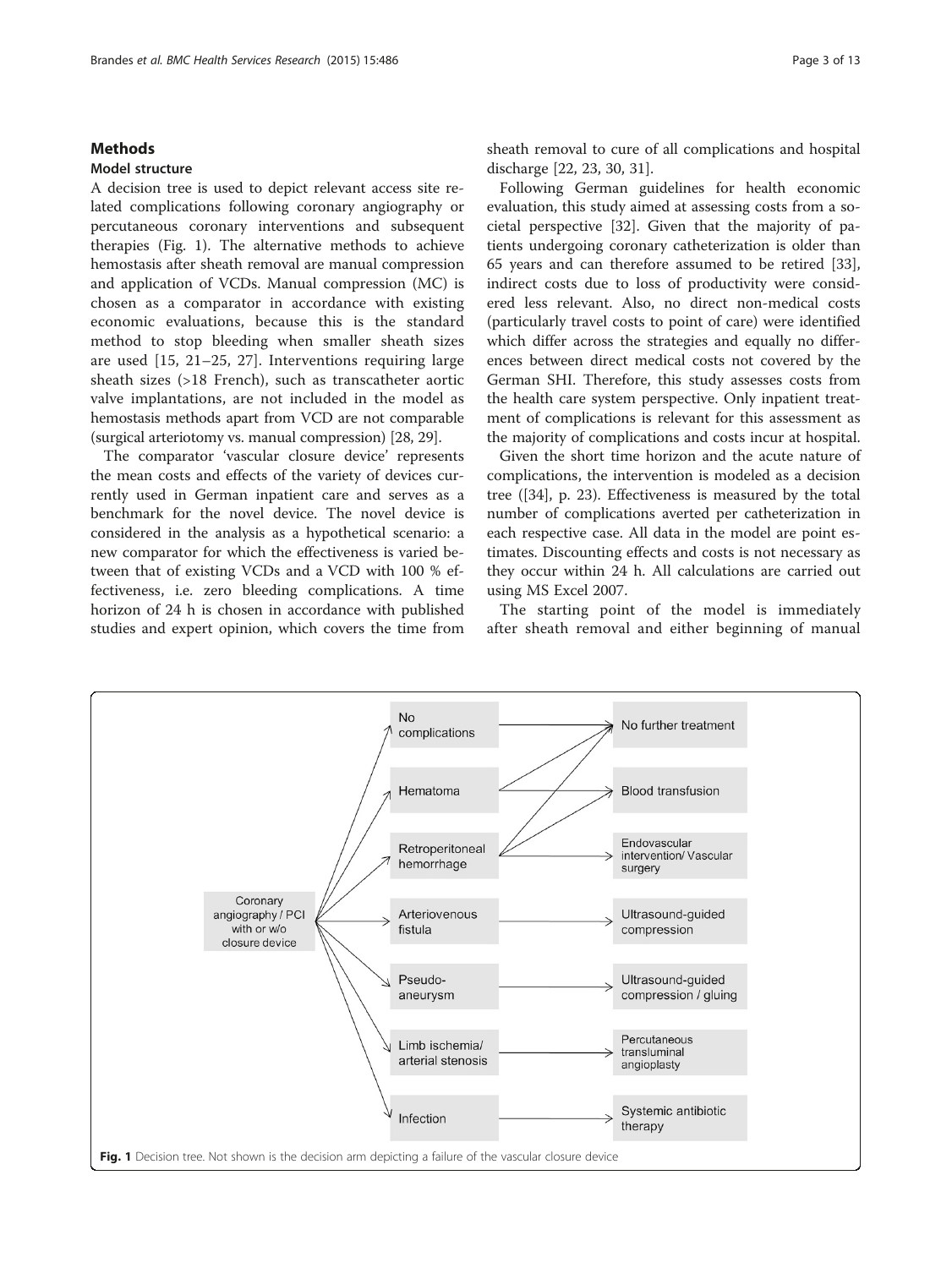compression or insertion of a VCD. Patients either remain complication free or develop one or several of the following complications: hematoma, retroperitoneal hemorrhage, arteriovenous fistula, pseudoaneurysm, limb ischemia/arterial stenosis, and infection. These complications are compiled from the literature and are considered relevant for identifying the effectiveness and safety of closure devices [\[15](#page-11-0)–[17](#page-11-0), [19, 21](#page-11-0), [24](#page-11-0)–[26](#page-11-0), [35\]](#page-11-0). Furthermore, complications are validated by clinical experts. In case of VCD, the decision tree contains an extra arm for the possibility of device failure [[15, 16, 18, 23, 24](#page-11-0), [26](#page-11-0), [35](#page-11-0)]. It is assumed that manual compression is applied to achieve hemostasis after VCD failure [\[15](#page-11-0), [16, 26\]](#page-11-0). Complications are modeled independently. We assume that there are no recurrences and that every complication - with the exception of minor hematomas and minor retroperitoneal hemorrhages - is treated immediately [[15](#page-11-0), [21, 26](#page-11-0)].

Effectiveness of VCDs compared to manual compression is measured as the number of averted complications per catheterization. This method has been used previously in meta-analyses and economic evaluations on closure devices [\[15, 18, 25, 26](#page-11-0)]. For a conservative estimate of effectiveness, only hematomas graded as large are included in the analysis, whereas hematomas graded as small and medium are not considered; it is assumed that large graded hematomas have a similarly severe impact on patients' well-being as the other complications considered in the analysis [\[16](#page-11-0)]. In the VCD arm of the analysis, also the number of complications due to manual compression after failure of the device is considered.

## Clinical parameters

We identified five meta-analyses containing data on complications associated with manual compression and VCDs [\[15](#page-11-0)–[19](#page-11-0)]. The most recent meta-analysis is chosen as data source because it contains the largest

| <b>Table 1</b> Complication rates |  |  |  |
|-----------------------------------|--|--|--|
|-----------------------------------|--|--|--|

number of patients and trials and follows the methodological recommendations of the Cochrane Collaboration [[16\]](#page-11-0). The study compares the safety and efficacy of various VCDs after transfemoral diagnostic or interventional angiography with manual compression. Thirty-one prospective, randomized trials from 1992 to 2008 with 7,528 patients are included. However, high-risk patients were excluded in most studies. Collagen-based and suture mediated devices are incorporated in the analysis, and sheath sizes range from 3 to 10 French. The chosen meta-analysis provides probabilities for all complications, except arteriovenous fistulae. Data are reported separately for diagnostic and interventional catheterization.

Data on the probability of developing an arteriovenous fistula are extracted from a pooled analysis of randomized trials on the use of AngioSeal after interventional catheterizations, which includes 10,113 patients [\[21](#page-11-0)]. Probabilities for treatment of hematomas with blood transfusion are gained from a metaanalysis of 27 studies with a total of 3,010 participating patients [[15\]](#page-11-0). Manual compression after diagnostic or interventional catheterization is compared with the use of hemostasis devices (VasoSeal, Kensey Nash). Due to a lack of published data, the probability for treating retroperitoneal hematomas with blood transfusions, endovascular intervention (embolization or stent-graft), or vascular surgical intervention is based on a clinical expert's opinion [\[36](#page-11-0), [37\]](#page-11-0). To account for higher uncertainty, this parameter received special attention in the sensitivity analysis. It is assumed that all other complications are treated with one standard therapy, which was chosen in accordance with published literature and clinical experts' opinions [[15, 16](#page-11-0), [26, 38](#page-11-0)–[40\]](#page-11-0). Tables 1 and [2](#page-4-0) provide an overview of clinical parameters used in the analysis.

| Diagnostic & Interventional | Hematoma | AVF    | PSA    | <b>RPH</b> | Limb Ischemia | Infection |
|-----------------------------|----------|--------|--------|------------|---------------|-----------|
| VCD                         | 4.56 %   | 0.83 % | 1.60 % | 3.79 %     | 0.31 %        | 0.61 %    |
| <b>MC</b>                   | 5.08 %   | 0.20%  | 1.59 % | 2.91 %     | 0.00%         | 0.22 %    |
| Source                      | (13)     | (18)   | (13)   | (13)       | (13)          | (13)      |
| Diagnostic                  |          |        |        |            |               |           |
| VCD                         | 4.20 %   | 0.83 % | 0.90 % | 4.40 %     | 0.00%         | 0.10 %    |
| МC                          | 5.70 %   | 0.20%  | 0.00%  | 5.30 %     | 0.00%         | 0.10 %    |
| Source                      | (13)     | (18)   | (13)   | (13)       | (13)          | (13)      |
| Interventional              |          |        |        |            |               |           |
| <b>VCD</b>                  | 4.40 %   | 0.83 % | 2.60 % | 3.60 %     | 0.30 %        | 0.90 %    |
| <b>MC</b>                   | 4.80 %   | 0.20%  | 2.50 % | 2.40 %     | 0.00%         | 0.30 %    |
| Source                      | (13)     | (18)   | (13)   | (13)       | (13)          | (13)      |

Data on AVF are for interventional catheterization only

AVF arteriovenous fistula, MC manual compression, PSA pseudoaneurysm, RPH retroperitoneal hemorrhage, VCD vascular closure device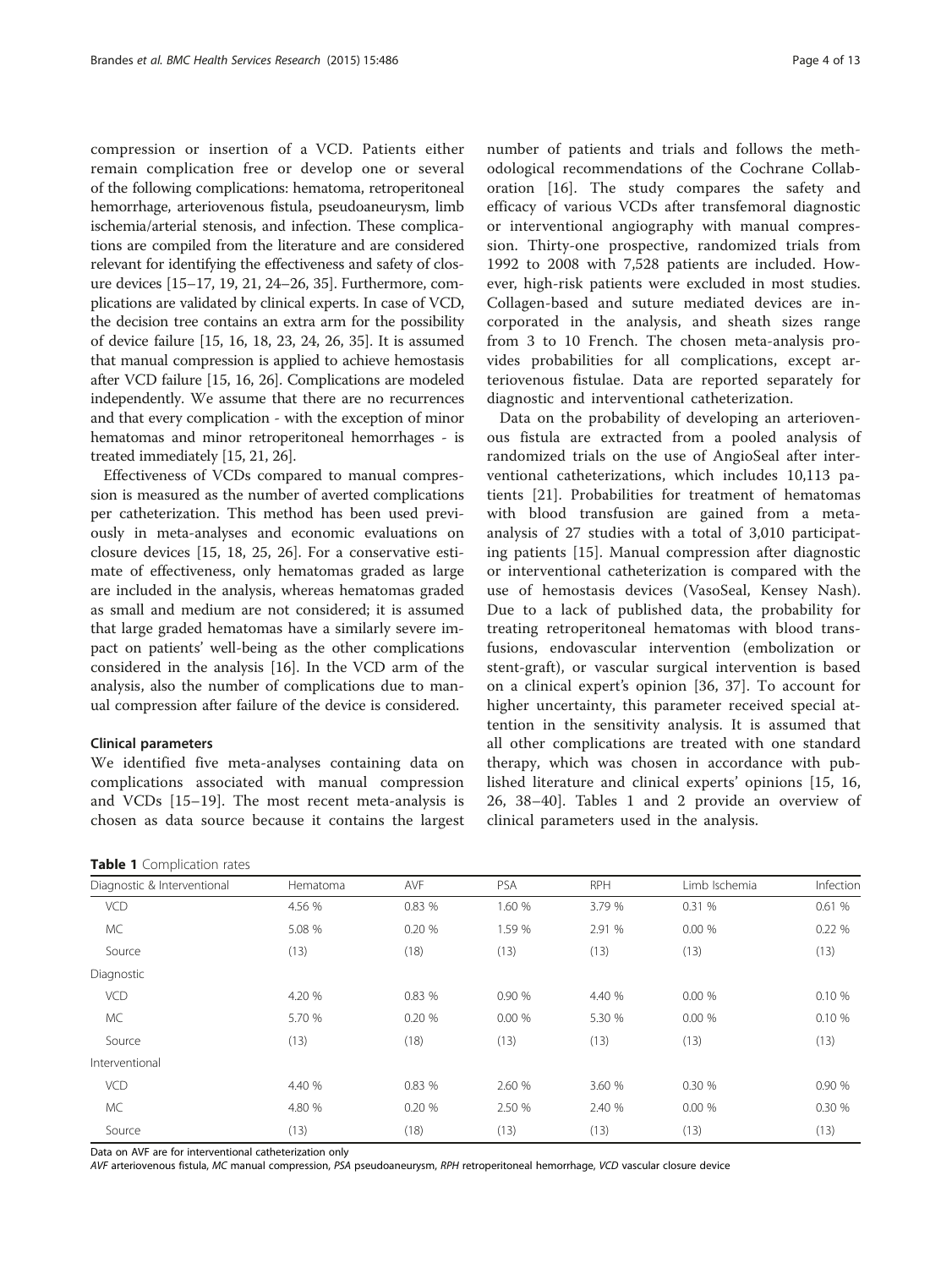| Treatment   | <b>Blood Transfusion</b><br>(Hematoma) | <b>Blood Transfusion</b><br>(RPH) | Endovascular Intervention/<br>Vascular Surgery (RPH) | US-quided compression<br>(AVF, PSA) | <b>PTA</b><br>(Limb ischemia) | Antibiotics<br>(Infection) |
|-------------|----------------------------------------|-----------------------------------|------------------------------------------------------|-------------------------------------|-------------------------------|----------------------------|
| <b>VCD</b>  | 0.20%                                  | 1.00 %                            | 1.00 %                                               | 100 %                               | 100 %                         | 100 %                      |
| MC.         | 0.30%                                  | 1.00 %                            | 1.00 %                                               | 100 %                               | 100 %                         | 100 %                      |
| Source      | (12)                                   | Clinical expert                   | Clinical expert                                      | Clinical expert                     | Clinical expert               | Clinical expert            |
| VCD failure | 3.60 %                                 |                                   | Source                                               |                                     | (13)                          |                            |

<span id="page-4-0"></span>Table 2 Probabilities for treatment and failure of VCD

AVF arteriovenous fistula, MC manual compression, PSA pseudoaneurysm, PTA percutaneous transluminal angioplasty, RPH retroperitoneal hemorrhage, US ultrasound, VCD vascular closure device

## Costs

All costs in the model are obtained as reimbursement rates for diagnosis-related groups (DRGs) from the German Hospital Reimbursement Institute ("Institut für das Entgeltsystem im Krankenhaus", InEK) [\[33\]](#page-11-0). DRGs are chosen because they best reflect the costs borne by statutory health insurance and are used regularly in the literature to calculate inpatient costs [\[40](#page-11-0), [41](#page-11-0)].

We analyze the 2010 DRG statistic provided by InEK to identify DRGs that are associated with the procedure code for VCDs. In a second step, these DRGs are narrowed down by incidence of ICD-10 diagnosis codes for all relevant complications [[42\]](#page-11-0). The identified DRGs are validated by the controlling department of a university hospital. Table 3 shows all groups, which are considered as best representatives of the costs incurred by complications. Basic DRGs F49G (diagnostic) and F24B/ F19C (interventional) are used for the reimbursement of catheterization without complications. Given that the basic DRGs are the same for manual compression and use of VCD, cost differences result from subsequent complications. Treatment of complications is either reimbursed by a distinct DRG (infection treatment, endovascular intervention/ vascular surgery) or covered by a higher weighted DRG of catheterization (F49A and F24A/ F19A). Costs attributable to complications are then

| Table 3 G-DRG description |  |  |  |  |
|---------------------------|--|--|--|--|
|---------------------------|--|--|--|--|

calculated as the difference between the higher weighted and the lower weighted DRG of catheterization. The costs of VCDs per se are not separately reimbursed through the DRG-system. The reimbursement for achieving hemostasis is included in the basic DRG for diagnostic or interventional catheterization and is the same for all methods.

The costs for diagnostic and interventional catheterizations combined are calculated as a weighted average (1:2), which was derived from the proportion of diagnostic and interventional catheterizations enclosed in the meta-analysis by Biancari et al. [\[16\]](#page-11-0). All costs are reported in Euros  $(\epsilon)$  of the financial year 2010 and rounded to the nearest euro. Table [4](#page-5-0) shows all relevant cost data.

#### Analysis

The costs and effects of existing VCDs compared to manual compression are calculated for a combination of diagnostic and interventional catheterizations (base case). To explore which patient populations are suitable target groups for the novel device, costs and effects are calculated separately for diagnostic and interventional catheterizations. Scenario-analysis is conducted because of evidence that larger sheath sizes used for interventional compared to diagnostic catheterizations result in higher complication rates [[16](#page-11-0)]. Furthermore, use

| Rationale                                                                                                                     | <b>DRG</b>        | Name                                                                         |
|-------------------------------------------------------------------------------------------------------------------------------|-------------------|------------------------------------------------------------------------------|
| Basic DRGs                                                                                                                    |                   |                                                                              |
| Diagnostic w/o complications                                                                                                  | F49G              | Invasive cardiologic diagnostic without complications                        |
| Interventional w/o complications                                                                                              | F <sub>24</sub> B | Percutaneous coronary angioplasty without complications                      |
|                                                                                                                               | F19C              | Percutaneous transluminal intervention at the heart<br>without complications |
| Higher weighted DRGs (blood transfusion, ultrasound-guided<br>compression, gluing, and percutaneous transluminal angioplasty) |                   |                                                                              |
| Diagnostic w/o complications                                                                                                  | F49A              | Invasive cardiologic diagnostic with major complications                     |
| Interventional w/o complications                                                                                              | F <sub>24</sub> A | Percutaneous coronary angioplasty with major complications                   |
|                                                                                                                               | F19A              | Percutaneous transluminal intervention with major complications              |
| Distinct DRGs for complications                                                                                               |                   |                                                                              |
| Treatment of infection                                                                                                        | T61B              | Postoperative infection                                                      |
| Surgery for vascular complications                                                                                            | F08E              | Reconstructive vascular intervention without complications                   |

G-DRG German diagnosis-related group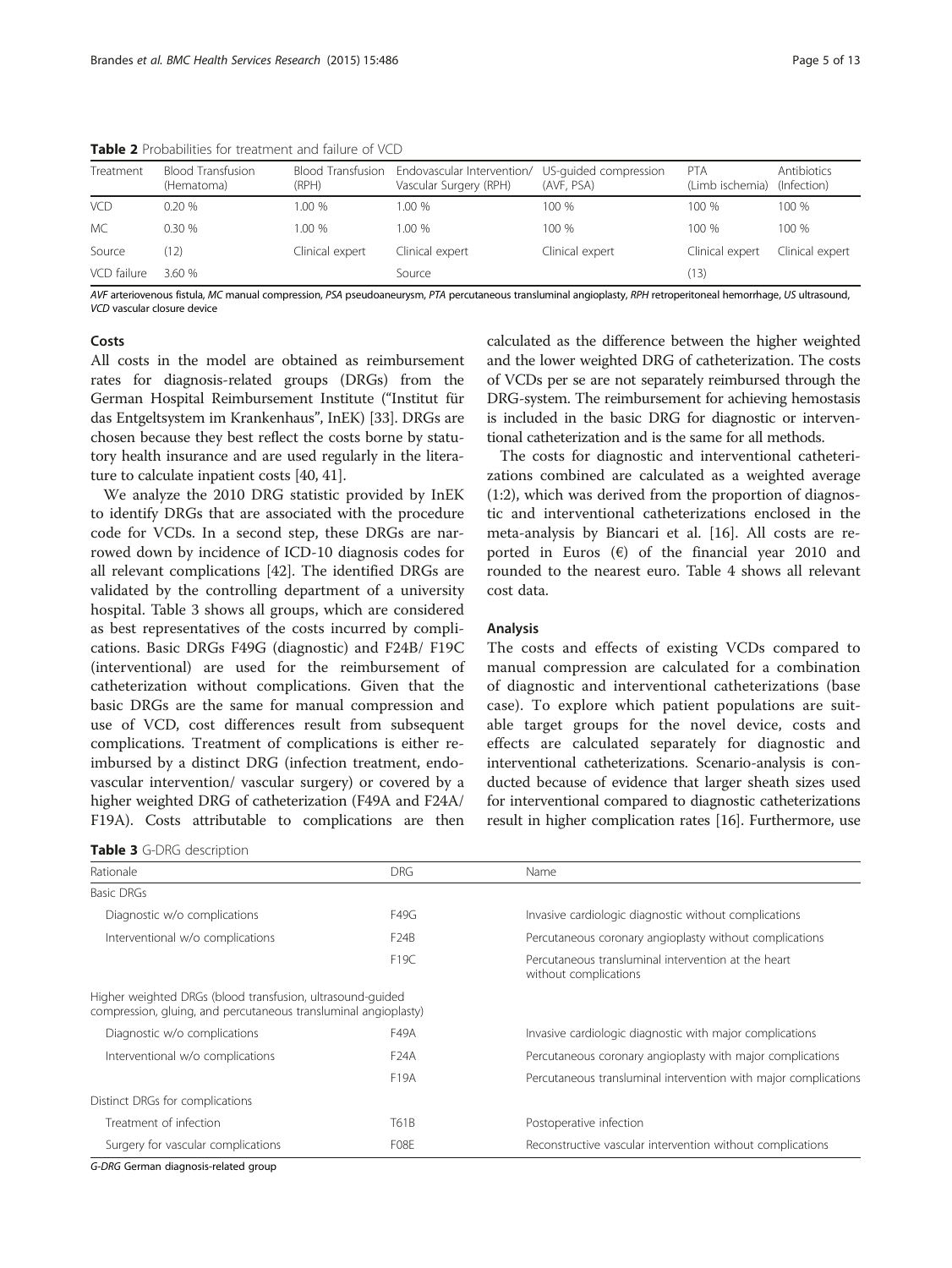<span id="page-5-0"></span>

| Treatment                          | Type of catheterization                                    | Total costs $(\epsilon)$ | Cost              |                          |  |
|------------------------------------|------------------------------------------------------------|--------------------------|-------------------|--------------------------|--|
|                                    |                                                            | With complications       | W/o complications | Difference $(\epsilon)$  |  |
| Blood transfusion/PTA              | Diagnostic                                                 | F49A: 6.385.32           | F49G: 1,085.33    | 5,299.99                 |  |
|                                    | Interventional                                             | F24A: 7.741,65           | F24B: 5.108,25    | 2,633.40                 |  |
|                                    | Diagnostic & interventional                                |                          |                   | 3,522.26                 |  |
| US-quided compression/gluing       | Diagnostic                                                 | F49A: 6.385.32           | F49G: 1,085.33    | 5,299.99                 |  |
|                                    | Interventional                                             | F19A: 7.063,48           | F19C: 4.603.30    | 2,460.18                 |  |
|                                    | Diagnostic & interventional                                |                          |                   | 3,406.78                 |  |
| Endovascular int./Vascular surgery | Diagnostic, interventional, diagnostic<br>& interventional | F08E: 6.834.49 €         |                   | $\overline{\phantom{a}}$ |  |
| Systemic antibiotic treatment      | Diagnostic, interventional, diagnostic<br>& interventional | T61B: 1,735.05 €         |                   |                          |  |

or the diagnostic & interventional group are a weighted average of diagnostic and interventional costs (1:2) G-DRG German diagnosis-related group, int. intervention, PTA percutaneous transluminal angioplasty, US ultrasound

of closure devices is recommended primarily after insertion of large sheath sizes beginning at 7 French. According to the 2011 statistics of DRG reimbursement in Germany, about 30 % of patients receive a VCD after diagnostic catheterization and 45 % after interventional catheterization [\[20](#page-11-0)].

To assess the potential value of different specifications for the innovative device in terms of reduced costs attributable to complications, we change the effectiveness of vascular closure devices in a scenario-analysis (ceteris paribus). As the novel device is in the pre-clinical stage, only assumptions can be made regarding its effectiveness in preventing complications in accordance with the manufacturer. The novel device is supposed to decrease complication rates of hematomas and retroperitoneal hemorrhages (bleeding events); thus, we decrease rates in steps of 10 % until all bleeding complications are averted. Potential cost savings due to higher effectiveness in preventing bleeding events are calculated as the difference in costs attributable to complications of established VCDs and the novel device. In addition, we change all other complication rates to investigate which complications have the strongest impact on costs. We conduct a deterministic sensitivity analysis of the base case model to assess the impact of each effect parameter, including the probability of having no complications, on costs. To achieve this, each effect parameter is varied separately in the range of the upper and lower 95 % confidence limit as reported by Biancari et al. [[16\]](#page-11-0). The range of costs is plotted in form of a tornado chart.

The German IQWiG recommends using the costeffectiveness of current care as a benchmark of willingness to pay for a health gain [[43\]](#page-11-0). To assess the potential value of a device designed to prevent bleeding complications in terms of willingness to pay for a health gain, we estimate the incremental cost effectiveness ratios (ICERs) of using closure devices compared with

manual compression as far as possible for the different target groups. Given that no consistent estimates of health-related quality of life were identified for the different complications and given that the IQWiG does not specify methods of aggregating and valuing different endpoints, the ICERs were calculated for the number of averted complications per catheterization.

Finally, we assess a potential further way how the use of the novel device could be valuable for the SHI. Because of evidence that cost savings due to same-day discharge of patients treated with VCDs after diagnostic catheterization are possible [[22](#page-11-0), [23\]](#page-11-0), we estimate potential savings for the German context in a secondary analysis. From the DRG for diagnostic catheterization used in our model (F49G), the reduction of resource costs is calculated by extracting parameters reflecting costs possibly avoided by earlier discharge (ward, intensive care unit) [\[44](#page-11-0)]. Alternatively, reimbursement savings are calculated as the difference between inpatient (DRG F49G) and outpatient (doctors' fee scale: positions 13542, 01520, 34291, 40300) reimbursement for diagnostic catheterization [\[45\]](#page-11-0).

## Results

#### Costs and effects of existing VCDs

In the base-case analysis, the manual compression strategy yields total costs per catheterization of €3,667. Of these costs,  $\epsilon$ 68 are due to the 0.10 complications per catheterization. The costs of the VCD strategy sum up to  $€3,706$  per catheterization, whereas  $€107$  of these costs are associated with 0.12 complications per catheterization.

The scenario analysis of diagnostic catheterization results in incremental costs of €77 and a reduction of 0.0084 complications per catheterization for the VCD strategy when compared to manual compression. The interventional catheterization scenario shows additional €36 and additional 0.023 complications per catheterization in the VCD group. Table [5](#page-6-0) provides an overview of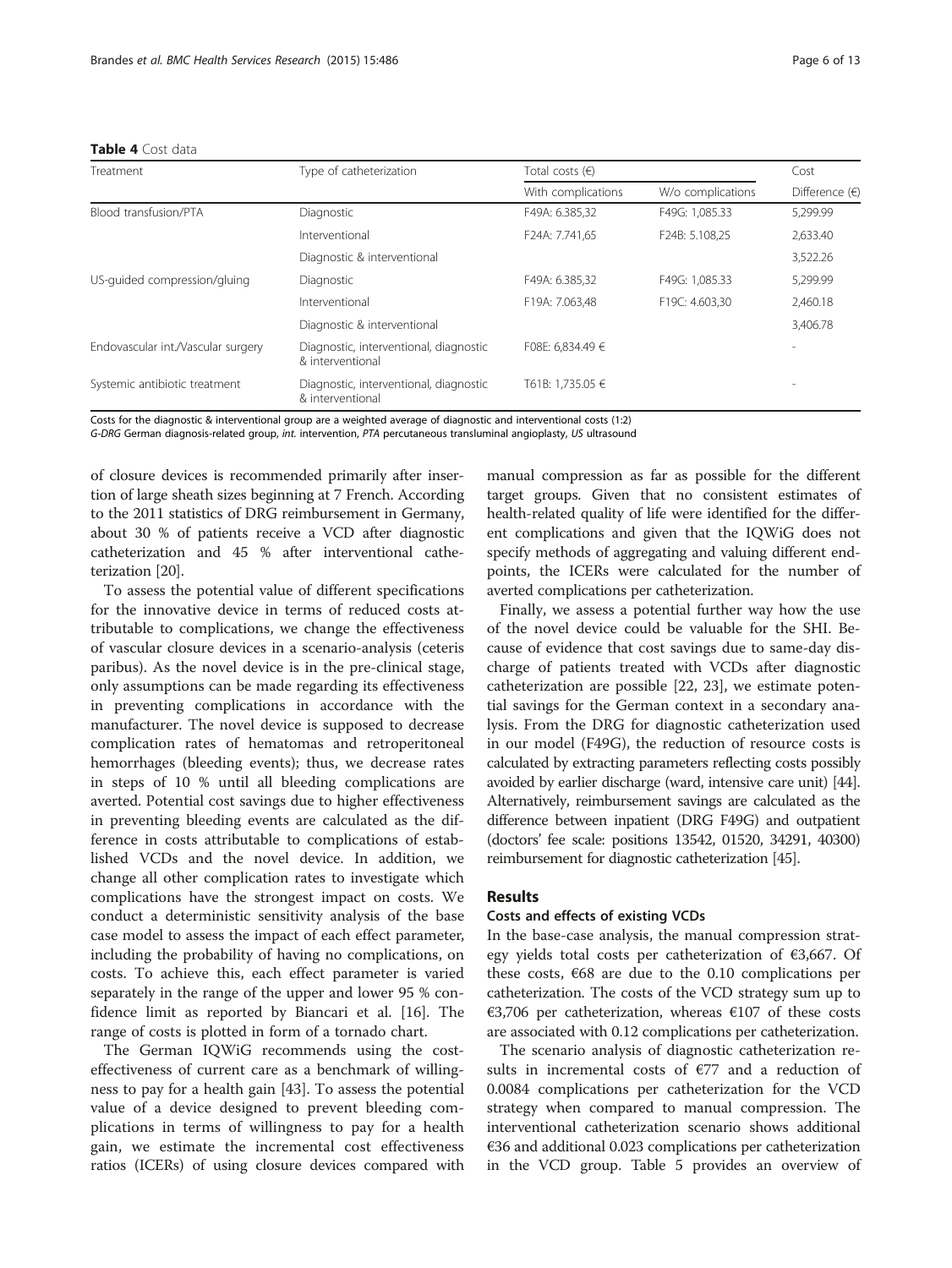| Type of        |           | Method of Total number of complications<br>catheterization hemostasis (per catheterization) | Total costs<br>(€/catheterization) | Incremental effectiveness Incremental costs<br>(# complications prev./<br>catheterization) |    | ICFR<br>(€/catheterization) (€/complication prev.) |
|----------------|-----------|---------------------------------------------------------------------------------------------|------------------------------------|--------------------------------------------------------------------------------------------|----|----------------------------------------------------|
| Diagnostic &   | <b>MC</b> | 0.100                                                                                       | 3,667                              | 0.016                                                                                      | 39 | Dominated                                          |
| interventional | VCD       | 0.116                                                                                       | 3,706                              |                                                                                            |    |                                                    |
| Diagnostic     | МC        | 0.113                                                                                       | 1.105                              | $-0.008$                                                                                   | 77 | 9,142                                              |
|                | VCD       | 0.105                                                                                       | 1.182                              |                                                                                            |    |                                                    |
| Interventional | MC.       | 0.102                                                                                       | 4,930                              | 0.023                                                                                      | 36 | Dominated                                          |
|                | VCD       | 0.125                                                                                       | 4,966                              |                                                                                            |    |                                                    |

<span id="page-6-0"></span>Table 5 Total and incremental effectiveness and costs

ICER incremental cost effectiveness ratio, prev. prevented

absolute and incremental costs and effects. Positive values of incremental cost effectiveness mean that under MC complications are prevented compared to VCD; a positive signal thus represents a more favorable outcome of MC compared to VCD.

#### Potential savings from avoided complications

Figure 2 illustrates the effect of improving the effectiveness of VCDs in terms of averted complications. For the base-case, a 100 % prevention of hematomas and retroperitoneal hemorrhages has the lowest effect on costs resulting from complications. Cost savings for hematomas and retroperitoneal hemorrhages are €4 per catheterization in total. Preventing all pseudoaneurysms would have the largest potential for savings with an amount of €53 per catheterization (Table [6](#page-7-0)).

To assess whether cost savings from hematoma and retroperitoneal hemorrhage depend on the type of catheterization, complication rates are also varied in diagnostic and interventional scenarios. The result is similar to base-case analysis with total savings of  $€6$  and €4, respectively.

The deterministic sensitivity analysis of parameter variations within their 95 % confidence intervals shows that the probability for blood transfusion in case of hematoma in the manual compression strategy has the largest effect on incremental costs. Results also are especially sensitive for the probability of developing a pseudoaneurysm in both strategies. Variables estimated by a clinical expert apparently do not considerably influence incremental costs. Figure [3](#page-8-0) shows results of the sensitivity analysis.

## Potential willingness to pay for avoided complications

Both for the base-case and for interventional procedures, established VCDs incur higher costs and more

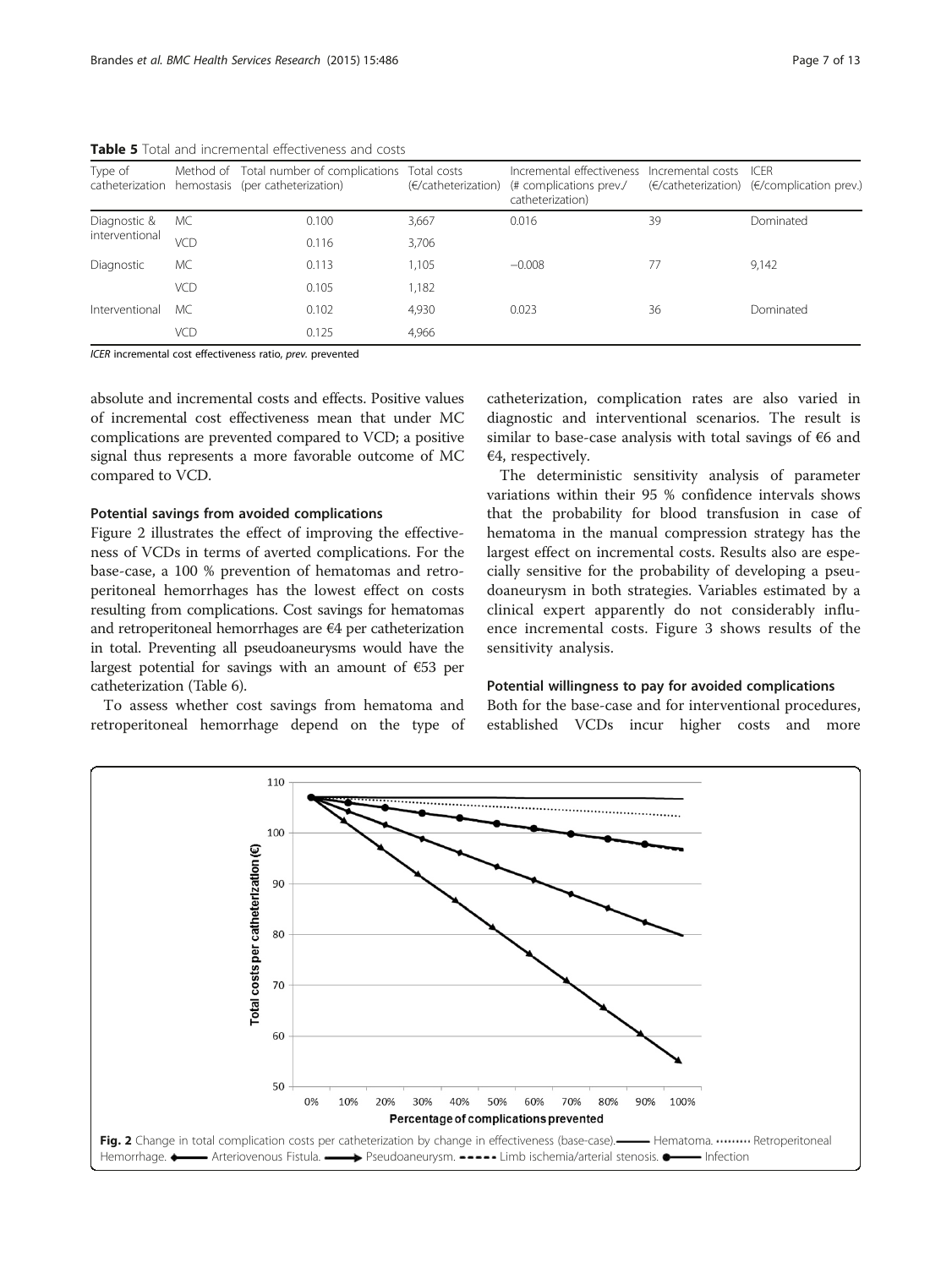<span id="page-7-0"></span>Table 6 Cost savings by complication

| Complication 100 % averted       | Cost savings per catheterization $(\epsilon)$ |
|----------------------------------|-----------------------------------------------|
| Hematoma                         |                                               |
| Retroperitoneal hemorrhage       | 4                                             |
| Limb ischemia/ arterial stenosis | 11                                            |
| Infection                        | 10                                            |
| Arteriovenous fistula            | 27                                            |
| Pseudoaneurysm                   | 53                                            |

complications compared to MC so that they are a dominated strategy. It is therefore not possible to use the IQWiG-benchmark for valuing novel drugs [\[43](#page-11-0)] and to extrapolate the ICER of the most effective current treatment as a benchmark for an acceptable cost-effectiveness ratio for a novel device.

If closure devices are used after diagnostic catheterization, they are associated with fewer complications and higher costs. This is due to the fact that the complications they are associated with are more costly than those of MC. Assuming that all complications are similarly severe from a medical and patient perspective so that effectiveness can be measured by the number of complications avoided, an ICER could be calculated which amounts to  $€9,142$  per averted complication.

As specified by the manufacturer, the new device is designed to prevent bleeding complications. Comparing a hypothetical device with neither hematoma nor retroperitoneal hemorrhage with manual compression results in a lower number of complications and higher costs for all three scenarios (base case: 35€/-0,064 complications/ICER €547 per averted complication, diagnostic: 71€/-0,091 complications/ICER €780 per averted complication, interventional: 32€/-0,053 complications/ICER €604 per averted complication) [\[43\]](#page-11-0).

#### Potential value of modifying the pathway of care

The novel hypothetical device is assumed to minimize bleeding complications, especially after interventions with large sheaths, which makes same-day discharge safer than with existing VCDs. In Germany however, patients undergoing interventional catheterization have to stay at hospital for observation for at least 24 h, regardless of the method used for achieving hemostasis. In theory, same-day discharge is possible for patients treated with a VCD after diagnostic catheterization; however, this approach does not seem to be common German practice, as inpatient stay is covered by DRGs for diagnostic catheterization. In 2011, just about 2.6 % of diagnostic catheterizations coded in DRG F49G were carried out on a day care basis [[46](#page-11-0)].

One potential indicator of the potential value of modifying the care pathway towards same-day discharge can be found within the DRGs for interventional and diagnostic

procedures which include cost for hotel and general wards at an amount of approximately  $€400$  per patient. These costs could be avoided by same-day discharge. A second point of orientation for potential savings from same-day discharge can be taken from ambulatory (rather than inpatient) reimbursement for the procedures which is about 600€ lower than the DRG reimbursement.

## **Discussion**

## Using the analysis for value-based pricing and product design

By increasing the effectiveness of closure devices, cost savings are possible. Price negotiations with health insurance companies could be based on the aim to transfer these into reimbursement rewards for manufacturers, for example, in the form of premiums on specific DRGs for coronary catheterization. These premiums could represent a price up to which the use of the hypothetical device is a cost-saving strategy compared to the standard approach; statutory health insurers would not be at a financial disadvantage but rather offer additional benefit to patients and doctors.

In this analysis, only cost savings of  $\epsilon$ 4 per catheterization could be obtained if the novel device was designed in a way that 100 % of bleeding complications could be avoided. Applying value-based pricing would lead to a premium of up to only €4. Changing the R&D strategy towards designing a product that would be associated with a reduction of other complications than bleeding (such as pseudoaneurysms and arteriovenous fistulae) might be desirable as cost savings are higher there. For example, preventing all pseudoaneurysms would increase the value-based price to  $€53$ , which is still a modest price markup.

A second possible way to deduce a value-based price is to extrapolate the efficiency frontier as proposed by the German IQWiG. Assuming a willingness-to-pay as high as the current treatment standard, a premium of up to €835 per diagnostic catheterization might be realized in reimbursement negotiations. This would represent a price where the use of the hypothetical device is still a cost-effective strategy compared to established products. It is unclear, though, whether the willingness-to-pay for additional effectiveness of health insurance funds corresponds with the IQWiG concept. Using willingness-topay thresholds is more likely to be relevant for product design in the case of decision makers with more explicitly stated values and methods like the National Institute of Health and Clinical Excellence in the UK.

A third way to use this analysis is to identify reimbursement or care scenarios in which the novel device would be valuable from a SHI perspective. The study demonstrated that considerable cost savings (€400-600 per patient) are possible if patients are discharged on the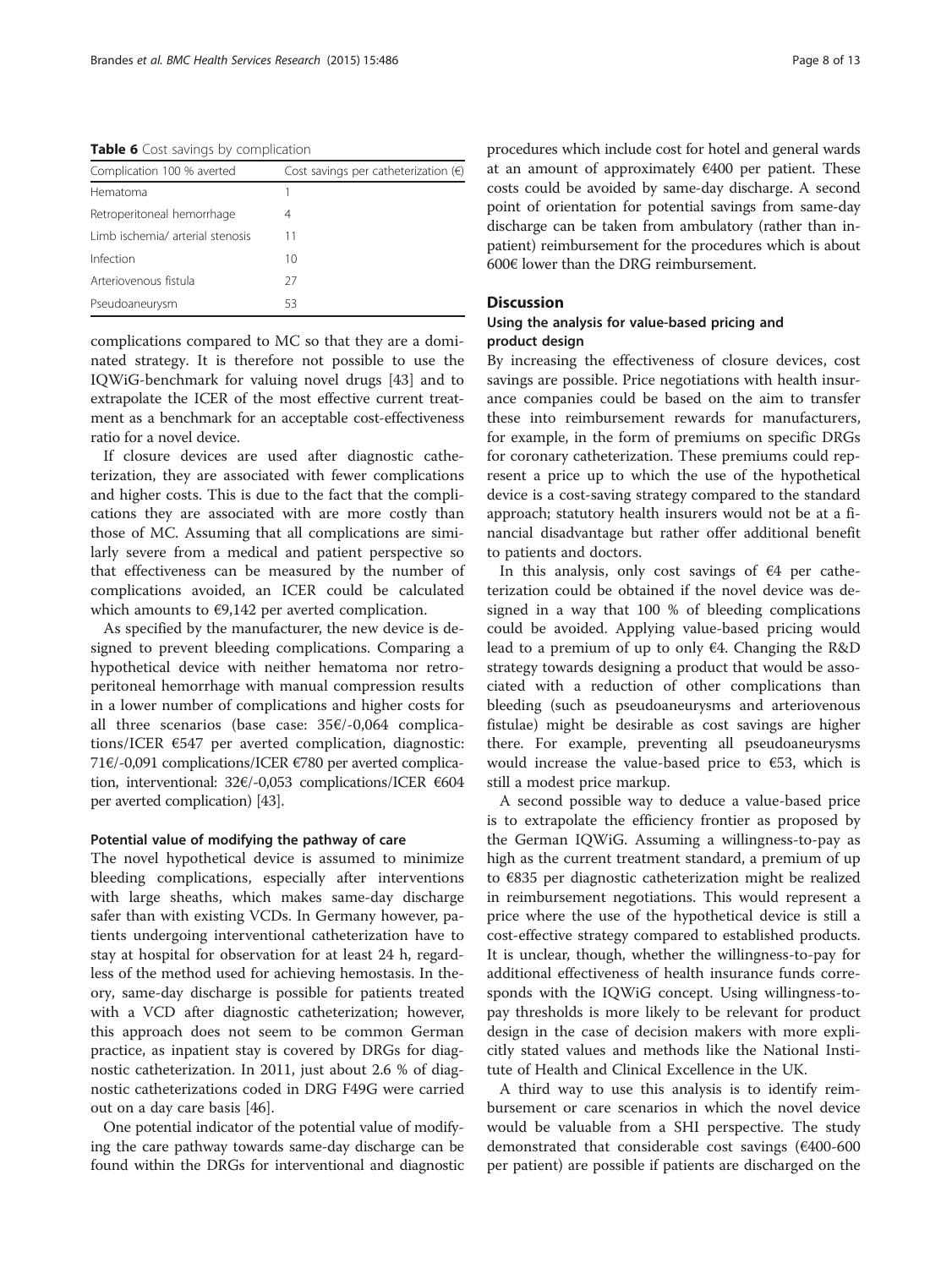<span id="page-8-0"></span>

day of catheterization. However, it is likely that from a hospital perspective the decrease of reimbursement revenues is higher than the resource savings due to earlier discharge; hospitals are likely to have financial incentives not to discharge patients on the day of catheterization. To account for these results, the value-based pricing strategy could be extended beyond the scope of the device per se to modify care pathways.

Such an approach is only likely to be acceptable to clinicians and patients if complications can be reduced to an amount that it is considered safe to discharge patients immediately. The meta-analysis identified during this study revealed that the application of VCDs increases the risk for severe complications - especially limb ischemia/ arterial stenosis and infection. To ensure that the novel device is reimbursed and implemented in clinical practice, these complications should be accounted for in the product development process.

#### Comparison of results with existing evidence

The cost studies by Mann et al. [[26\]](#page-11-0) and Reddy et al. [[24\]](#page-11-0) report higher costs for the VCD strategy compared to manual compression, as in our study. However, differences in cost result in costs of the medical device itself, which are relevant from the hospital's perspective. Costs of the device itself cannot be assessed in this analysis, as medical devices for hemostasis are not reimbursed on a fee for service basis in the German DRG-system. Similar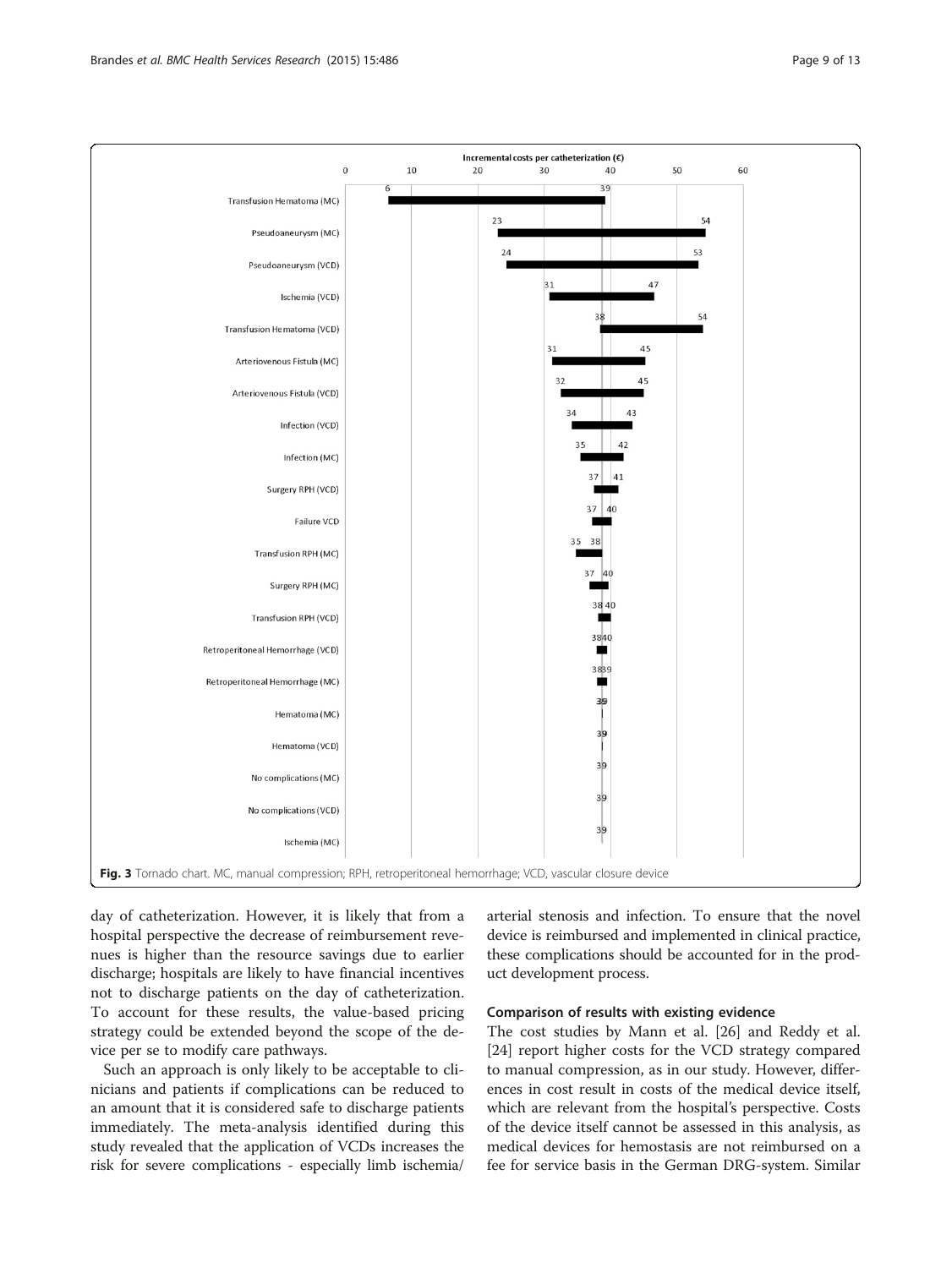results, however, would be expected, when employing reimbursement premiums for the hypothetical device. Studies assuming same-day discharge of most patients in the VCD group conclude that using a device is a costsaving strategy [\[22, 23](#page-11-0)]. We do not include early discharge as a structural assumption in the model. Secondary analysis, however, shows considerable potential cost savings. If manual compression leads to significantly more complications than application of VCDs, the closure device strategy is cost-saving as well [\[21\]](#page-11-0).

We identified one other study where an incremental analysis of costs and consequences is conducted. Similar to the results of this analysis, Bos et al. [[15](#page-11-0)] calculate an ICER of \$9,000 per averted complication for VCDs versus manual compression after diagnostic and interventional femoral catheterization.

#### Strengths and limitations

To our knowledge, this is the first study evaluating the feasibility of calculating value-based prices and providing recommendations for value-based product design for innovative closure devices.

This study only included direct medical costs of inpatient care on the basis of DRGs which provide an estimate of the average costs assessed with the VCD's complications. However, decisions about the acquisition of new closure devices are typically made by hospitals within the context of the DRG system. This study already addressed the role of potentially adverse incentives implied by the DRG system. Further research should explore the value from a hospital perspective because on this level.

The structure of the model is coherent with treatment pathways in Germany and is validated by several clinical experts. A time horizon of 24 h is chosen, which is appropriate to reveal costs and consequences relevant for inpatient analysis. Costs of the whole hospital episode are considered in the analysis, which might also include hospital stay longer than 24 h. To analyze costs and consequences in outpatient care - for example work absenteeism due to complications - and consider long-term effects of either manual compression or application of VCDs, a longer time horizon would be required. Use of closure devices in interventions with large sheath sizes as used for transcatheter aortic valve implantations, could not be considered as a subgroup analysis in the model. Here, the alternative method to achieve hemostasis compared to use of VCDs is surgical cutdown [[29](#page-11-0), [47, 48](#page-11-0)]. The benefit of using VCDs instead of open surgery in transcatheter aortic valve implantations is difficult to estimate as there is evidence on lower rates of vascular complications and higher rates of bleeding events [[29](#page-11-0), [48\]](#page-11-0).

Assumptions on the value of the outcome measure needed to be made to calculate value-based prices. It

was assumed that patients value fewer complications higher than more complications and that interval property is given [[12\]](#page-11-0). It is also assumed that the different complications aggregated in the outcome measure have a similar impact on patients' wellbeing, which might not be the case in clinical practice. The value for patients might extend beyond this outcome measure. Patients are reported to appraise methods of achieving hemostasis, for example, regarding their ability to eat and difficulty to urinate after catheterization [\[35, 49\]](#page-11-0). Further work is necessary to assess the patients' relative valuation of the different outcomes and their willingness to pay out of pocket for these aspects. Due to the lack of published generic measures of quality of life after either manual compression or insertion of a vascular closure, no costutility analysis was developed. Also, the analysis focuses on the German context where the willingness-to-pay threshold currently proposed by IQWiG is not based on quality-adjusted life years by default [\[12](#page-11-0)].

The efficiency frontier approach used in this analysis has met substantial criticism. It has been argued that there is no scientific or normative rationale for using the cost-effectiveness of the current treatment standard as a valid measure of willingness-to-pay. Addressing this criticism is beyond the scope of this study. A detailed discussion can be found in the statement of several German health economists [[50](#page-11-0), [51](#page-12-0)] and by Drummond and Rutten [[52](#page-12-0)]. Further limitations of the IQWiG approach become apparent in our analysis, as the efficiency frontier can only be used to estimate the cost-effectiveness of a subgroup of catheterizations; no recommendation on value-based prices can be given for base case and interventional scenarios. The efficiency frontier approach is applied nevertheless for this early evaluation, because the analysis focuses on valuebased pricing in the German SHI system and no alternative benchmark for Germany is currently available.

Further research could be conducted to refine the model regarding the following issues: Data on complication rates are extracted from three meta-analyses. This might distort results as different closure devices and types of catheterization are included. Furthermore, the data used in this early model are not sufficient to provide a detailed analysis of all VCDs currently used in Germany. This was considered a reasonable starting point because decisions about reimbursement rates in Germany are typically oriented at methods in general rather than specific products used within them. However, it would be desirable to extend this work and include data on all comparators, in particular the most effective one. Also, the meta-analyses include data from studies conducted over 20 years ago. Treatment practice and experience in handling VCDs have evolved since then, which might possibly lead to a higher effectiveness of VCDs in the present than represented in the data. Data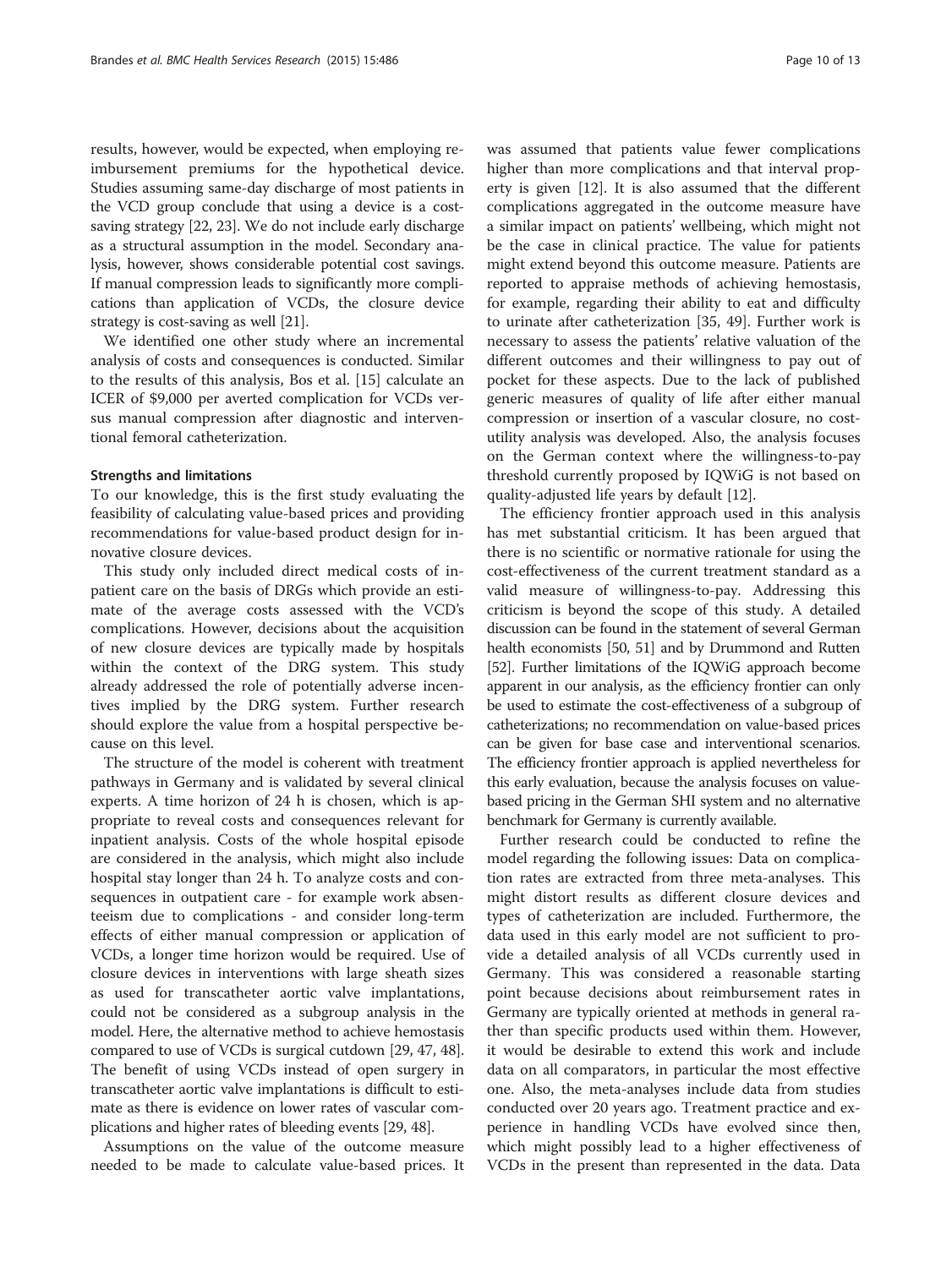<span id="page-10-0"></span>regarding death as a complication of vascular closure device use could not be identified. Also, death could not be included in the chosen outcome measure 'number of averted complications' as the impact of death on patient's health is not comparable to the impact of the other complications considered in the analysis. In general, the mortality rate is approximately 0.1 % after diagnostic catheterization and about 1 % after interventional catheterization [\[53](#page-12-0)–[55](#page-12-0)]. The exclusion of death might overestimate the effectiveness of closure devices given that severe complications leading to death are more common with this method. Also, no data on high-risk patients with several co-morbidities or anticoagulation therapy are available because these are typically excluded from clinical trials. It is difficult to estimate in which direction results are distorted, as it is expected that patients with severely calcified arteries are better treated with manual compression. For very obese patients application of VCDs might be more effective [\[16](#page-11-0)]. Assuming the biggest possible price difference between DRGs with and without complications might overestimate costs attributable to complications. Furthermore, assuming that each patient with an arteriovenous fistula, pseudoaneurysm, limb ischemia, or infection is treated might lead to overestimation of the costs attributable to complications.

Also, a probabilistic instead of a deterministic model could have been developed. It is the purpose of this study to evaluate, how information on costs and effectiveness can be made usable to the manufacturer within a short period of research. Construction of a probabilistic model would be more time-consuming and beyond the scope of this project. Also, structural uncertainty is expected to be so high that parameter uncertainty is not as relevant as in other analyses. Also, it is unlikely that large efforts for refining the model would have changed the key finding that the potential savings from same-day discharge are much higher than those from a reduced number of complications.

## Conclusions

Generally it appears feasible to develop recommendations for value-based prices and product design strategies for novel closure devices on the basis of early health economic modeling. In the process of early evaluation, care pathways are identified and a potential for cost-savings due to value-based modifications becomes apparent: If the safety of discharging patients on the day of catheterization can be established for the hypothetical device, manufacturers should consider negotiating reimbursement arrangements based on the benefits from savings they incur. Cost-savings due to early discharge are more likely to provide an economic argument for using closure devices than savings due to prevented bleeding complications. Apart from the SHI perspective,

also the willingness of patients to privately pay for greater comfort after interventions might be worth assessing by manufacturers. Further research is necessary to further explore the contribution of early economic evaluation to a value-based modification of care pathways and the role of other factors in decision practice.

#### Abbreviations

DRG: Diagnosis-related group; ICER: Incremental cost effectiveness ratio; InEK: Institut für das Entgeltsystem im Krankenhaus, German Hospital Reimbursement Institute; IQWiG: Institut für Qualität und Wirtschaftlichkeit im Gesundheitswesen, Institute for Quality and Efficiency in Health Care; MC: Manual compression; PCI: Percutaneous coronary intervention; R&D: Research and development; SHI: Statutory Health Insurance; TAVI: Transaortic valve transplantation; VCD: Vascular closure device.

#### Competing interests

The research is carried out on behalf of the Helmholtz Zentrum München. The Helmholtz Zentrum München is an independent organization funded by the German and Bavarian government. Research for this paper was supported by a grant from the German Federal Ministry of Education and Research (grant number 01KQ0902V). The authors do not have a conflict of interest with regard to this project. Publication of study results was not contingent on the funding party's approval or censorship of the manuscript.

#### Authors' contributions

AB and WR conceived and designed the study. AB conducted the analysis and drafted the manuscript. MS and SK contributed to the medical aspects of the model design and selection of model parameters. All authors revised the manuscript critically and read and approved the final manuscript.

#### **Acknowledament**

We wish to thank Sigmund Silber and Hans-Peter Wendel for providing clinical expertise, Josef Glinsky and Jens Maschmann for their assistance in evaluating DRGs, and Björn Stollenwerk for methodological advice considering the model structure.

#### Author details

<sup>1</sup>Helmholtz Zentrum München, German Research Center for Environmental Health (GmbH), Institute of Health Economics and Health Care Management, Ingolstädter Landstrasse 1, 85764 Neuherberg, Germany. <sup>2</sup>Department of Medicine I, University Hospital Munich, Ludwig-Maximilian University, Marchioninistrasse 15, 81377 Munich, Germany. <sup>3</sup>Deutsches Zentrum für Herz-Kreislauf-Forschung (DZHK, German Centre for Cardiovascular Research), partner site Munich Heart Alliance, Biedersteiner Strasse 29, 80802 Munich, Germany. <sup>4</sup> Ludwig-Maximilian University, Munich, Institute and Outpatient Clinic for Occupational, Social and Environmental Medicine, Clinical Center, Ziemssenstrasse 1, 80336 Munich, Germany.

#### Received: 14 May 2014 Accepted: 24 September 2015 Published online: 27 October 2015

#### References

- 1. Annemans L, Geneste B, Jolain B. Early modelling for assessing health and economic outcomes of drug therapy. Value Health. 2000;3(6):427–34.
- 2. Clemens K, Garrison Jr LP, Jones A, Macdonald F. Strategic use of pharmacoeconomic research in early drug development and global pricing. Pharmacoeconomics. 1993;4(5):315–22.
- 3. Grabowski H. The effect of pharmacoeconomics on company research and development decisions. Pharmacoeconomics. 1997;11(5):389–97.
- 4. Sheldon TA. Problems of using modelling in the economic evaluation of health care. Health Econ. 1996;5(1):1–11. doi:[10.1002/\(sici\)1099-](http://dx.doi.org/10.1002/(sici)1099-1050(199601)5:1%3C1::aid-hec183%3E3.0.co;2-k) [1050\(199601\)5:1<1::aid-hec183>3.0.co;2-k.](http://dx.doi.org/10.1002/(sici)1099-1050(199601)5:1%3C1::aid-hec183%3E3.0.co;2-k)
- 5. Gregson N, Sparrowhawk K, Mauskopf J, Paul J. A guide to drug discovery: pricing medicines: theory and practice, challenges and opportunities. Nat Rev Drug Discov. 2005;4(2):121–30.
- 6. Caro JJ, Nord E, Siebert U, McGuire A, McGregor M, Henry D, et al. IQWiG methods–a response to two critiques. Health Econ. 2010;19(10):1137–8.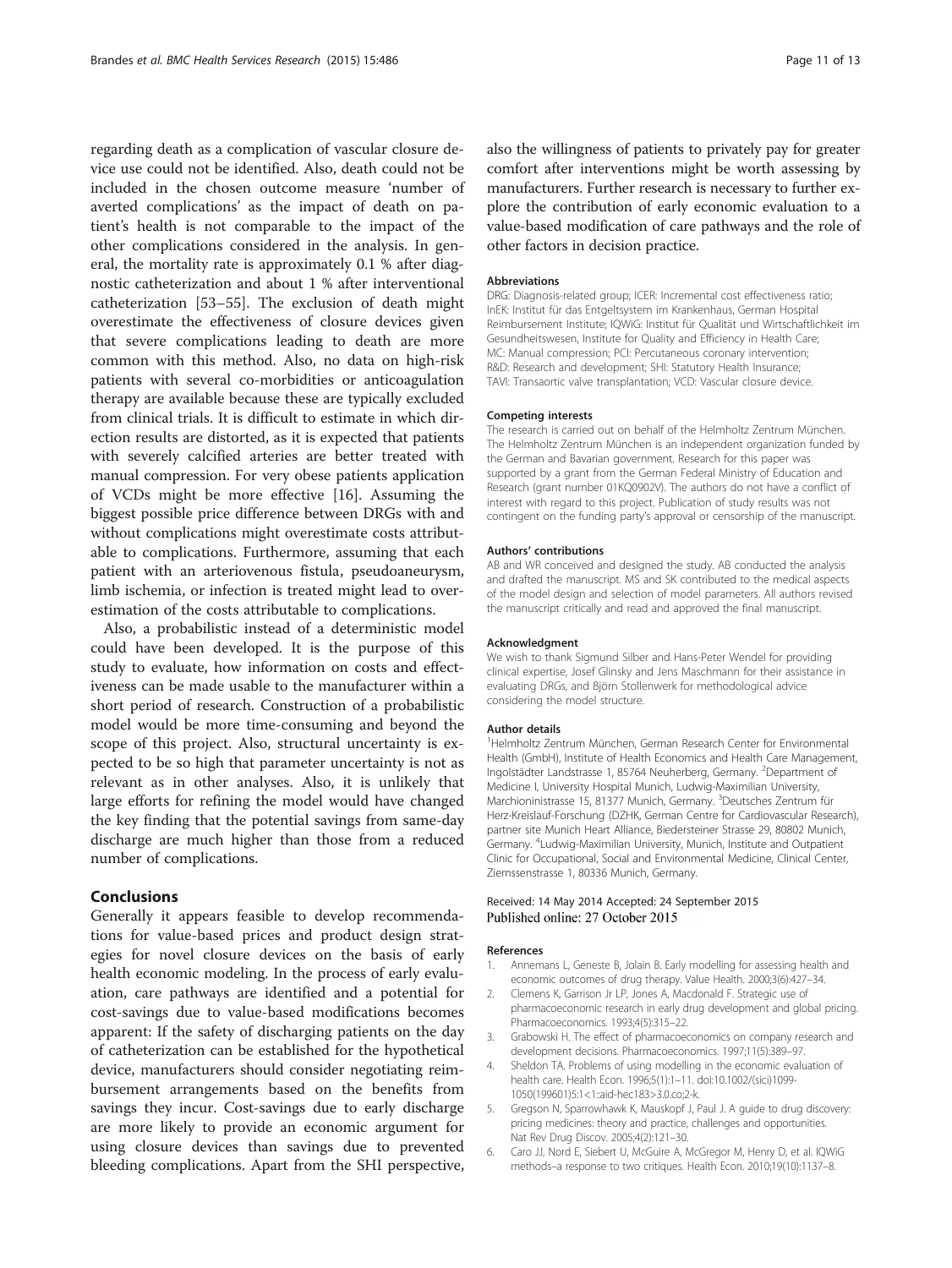- <span id="page-11-0"></span>7. Dintsios CM, Gerber A. Some essential clarifications: IQWiG comments on two critiques of the efficiency frontier approach. Health Econ. 2010;19(10):1139–41.
- 8. Sculpher M, Claxton K. Sins of omission and obfuscation: IQWIG's guidelines on economic evaluation methods. Health Econ. 2010;19(10):1132–6.
- 9. Sussex J, Towse A, Devlin N. Operationalizing value-based pricing of medicines : a taxonomy of approaches. Pharmacoeconomics. 2013;31(1):1–10.
- 10. Claxton K, Briggs A, Buxton MJ, Culyer AJ, McCabe C, Walker S, et al. Value based pricing for NHS drugs: an opportunity not to be missed? BMJ. 2008;336(7638):251–4. doi[:10.1136/bmj.39434.500185.25](http://dx.doi.org/10.1136/bmj.39434.500185.25).
- 11. Koerber F, Rolauffs B, Rogowski W. Early evaluation and value-based pricing of regenerative medicine technologies. Regen Med. 2013;8(6):747–58.
- 12. Caro JJ, Nord E, Siebert U, McGuire A, McGregor M, Henry D, et al. The efficiency frontier approach to economic evaluation of health-care interventions. Health Econ. 2010;19(10):1117–27.
- 13. Markiewicz K, van Til JA, IJzerman MJ. Medical devices early assessment methods: systematic literature review. Int J Technol Assess Health Care. 2014;30(2):137–46. doi:[10.1017/s0266462314000026](http://dx.doi.org/10.1017/s0266462314000026).
- 14. Statistisches Bundesamt. Fallpauschalenbezogene Krankenhausstatisitk (DRG-Statistik) - Operationen und Prozeduren der vollstationären Patientinnen und Patienten in Krankenhäusern 2011. [https://www.](https://www.destatis.de/DE/Publikationen/Thematisch/Gesundheit/Krankenhaeuser/OperationenProzeduren5231401117014.pdf?__blob=publicationFile) [destatis.de/DE/Publikationen/Thematisch/Gesundheit/Krankenhaeuser/](https://www.destatis.de/DE/Publikationen/Thematisch/Gesundheit/Krankenhaeuser/OperationenProzeduren5231401117014.pdf?__blob=publicationFile) [OperationenProzeduren5231401117014.pdf?\\_\\_blob=publicationFile.](https://www.destatis.de/DE/Publikationen/Thematisch/Gesundheit/Krankenhaeuser/OperationenProzeduren5231401117014.pdf?__blob=publicationFile) Accessed March 15, 2013.
- 15. Bos JJ, Hunink MG, Mali WP. Use of a collagen hemostatic closure device to achieve hemostasis after arterial puncture: a cost-effectiveness analysis. J Vasc Interv Radiol. 1996;7(4):479–86.
- 16. Biancari F, D'Andrea V, Marco CD, Savino G, Tiozzo V, Catania A. Meta-analysis of randomized trials on the efficacy of vascular closure devices after diagnostic angiography and angioplasty. Am Heart J. 2010;159(4):518–31.
- 17. Koreny M, Riedmüller E, Nikfardjam M, Siostrzonek P, Müllner M. Arterial puncture closing devices compared with standard manual compression after cardiac catheterization. JAMA. 2004;291(3):350–7. doi[:10.1001/jama.291.3.350](http://dx.doi.org/10.1001/jama.291.3.350).
- 18. Nikolsky E, Mehran R, Halkin A, Aymong ED, Mintz GS, Lasic Z, et al. Vascular complications associated with arteriotomy closure devices in patients undergoing percutaneous coronary procedures: a meta-analysis. J Am Coll Cardiol. 2004;44(6):1200–9.
- 19. Vaitkus PT. A meta-analysis of percutaneous vascular closure devices after diagnostic catheterization and percutaneous coronary intervention. J Invasive Cardiol. 2004;16(5):243–6.
- 20. Statistisches Bundesamt. Fallpauschalenbezogene Krankenhausstatistik (DRG-Statistik) 2011. [https://www.destatis.de/DE/Publikationen/Thematisch/](https://www.destatis.de/DE/Publikationen/Thematisch/Gesundheit/Krankenhaeuser/FallpauschalenKrankenhaus2120640117004.pdf?__blob=publicationFile) [Gesundheit/Krankenhaeuser/](https://www.destatis.de/DE/Publikationen/Thematisch/Gesundheit/Krankenhaeuser/FallpauschalenKrankenhaus2120640117004.pdf?__blob=publicationFile) [FallpauschalenKrankenhaus2120640117004.pdf?\\_\\_blob=publicationFile.](https://www.destatis.de/DE/Publikationen/Thematisch/Gesundheit/Krankenhaeuser/FallpauschalenKrankenhaus2120640117004.pdf?__blob=publicationFile) Accessed March 15, 2013.
- 21. Resnic FS, Arora N, Matheny M, Reynolds MR. A cost-minimization analysis of the angio-seal vascular closure device following percutaneous coronary intervention. Am J Cardiol. 2007;99(6):766–70. doi:[10.1016/](http://dx.doi.org/10.1016/j.amjcard.2006.10.032) [j.amjcard.2006.10.032](http://dx.doi.org/10.1016/j.amjcard.2006.10.032).
- 22. Rickli H, Unterweger M, Sutsch G, Brunner-La Rocca HP, Sagmeister M, Ammann P, et al. Comparison of costs and safety of a suture-mediated closure device with conventional manual compression after coronary artery interventions. Catheter Cardiovasc Interv. 2002;57(3):297–302. doi[:10.1002/ccd.10294](http://dx.doi.org/10.1002/ccd.10294).
- 23. Carere RG, Webb JG, Buller CE, Wilson M, Rahman T, Spinelli J, et al. Suture closure of femoral arterial puncture sites after coronary angioplasty followed by same-day discharge. Am Heart J. 2000;139(1 Pt 1):52–8.
- 24. Reddy BK, Brewster PS, Walsh T, Burket MW, Thomas WJ, Cooper CJ. Randomized comparison of rapid ambulation using radial, 4 French femoral access, or femoral access with AngioSeal closure. Catheter Cardiovasc Interv. 2004;62(2):143–9.
- 25. Slaughter PM, Chetty R, Flintoft VF, Lewis S, Sykora K, Beattie DM, et al. A single center randomized trial assessing use of a vascular hemostasis device vs. conventional manual compression following PTCA: what are the potential resource savings? Cathet Cardiovasc Diagn. 1995;34(3):210–4.
- 26. Mann T, Cowper PA, Peterson ED, Cubeddu G, Bowen J, Giron L, et al. Transradial coronary stenting: Comparison with femoral access closed with an arterial suture device. Catheterization and Cardiovascular Intervention. 2000;49(2):150–6.
- 27. Roussanov O, Wilson SJ, Henley K, Estacio G, Hill J, Dogan B, et al. Costeffectiveness of the radial versus femoral artery approach to diagnostic cardiac catheterization. J Invasive Cardiol. 2007;19(8):349–53.
- 28. Hayashida K, Lefèvre T, Chevalier B, Hovasse T, Romano M, Garot P, et al. True percutaneous approach for transfemoral aortic valve implantation using the prostar xl deviceimpact of learning curve on vascular complications. JACC Cardiovasc Interv. 2012;5(2):207–14. doi[:10.1016/](http://dx.doi.org/10.1016/j.jcin.2011.09.020) i.jcin.2011.09.020.
- 29. Généreux P, Webb JG, Svensson LG, Kodali SK, Satler LF, Fearon WF, et al. Vascular complications after transcatheter aortic valve replacement: insights from the PARTNER (Placement of AoRTic TraNscathetER Valve) Trial. J Am Coll Cardiol. 2012;60(12):1043–52.
- 30. Bonzel T, Erbel R, Hamm CW, Levenson B, Neumann F-J, Rupprecht H-J, et al. Perkutane Koronarinterventionen (PCI). Clin Res Cardiol. 2008;97(8):513–47.
- 31. Hamm CW, Albrecht A, Bonzel T, Kelm M, Lange H, Schachinger V, et al. Diagnostic heart catheterization. Clin Res Cardiol. 2008;97(8):475–512. doi[:10.1007/s00392-008-0686-1](http://dx.doi.org/10.1007/s00392-008-0686-1).
- 32. Schulenburg JM, Greiner W, Jost F, Klusen N, Kubin M, Leidl R, et al. German recommendations on health economic evaluation: third and updated version of the hanover consensus. Value Health. 2008. doi[:10.1111/j.1524-4733.2007.00301.x](http://dx.doi.org/10.1111/j.1524-4733.2007.00301.x).
- 33. Institut für das Entgeltsystem im Krankenhaus (InEK). G-DRG V2009 Daten 2008 gem. §21 KHEntgG.<http://www.g-drg.de/>. Accessed 03.09.2010.
- 34. Briggs A, Claxton K, Sculpher M. Decision modelling for health economic evaluation, Handbooks in health economic evaluation series. 1st ed. Oxford u.a: Oxford Univ. Press; 2006.
- 35. Sciahbasi A, Fischetti D, Picciolo A, Patrizi R, Sperduti I, Colonna G, et al. Transradial access compared with femoral puncture closure devices in percutaneous coronary procedures. Int J Cardiol. 2009;137(3):199–205.
- 36. Evans C, Crawford B. Expert judgement in pharmacoeconomic studies: guidance and future use. Pharmacoeconomics. 2000;17(6):545–53.
- 37. Oddone EZ, Samsa G, Matchar DB. Global judgments versus decisionmodel-facilitated judgments: are experts internally consistent? Med Decis Making. 1994;14(1):19–26.
- 38. Silber S, Björvik A, Mühling H, Rösch A. Usefulness of collagen plugging with VasoSeal® after PTCA as compared to manual compression with identical sheath dwell times. Cathet Cardiovasc Diagn. 1998;43(4):421–7.
- 39. Lochow P, Silber S. Emergencies in the doctor's office. Bleeding from the puncture site after coronary angiography. MMW Fortschr Med. 2003;145(8):40–2.
- 40. Bufe A, Frey S, Briswalter S. Durch Blutungen verursachte Kosten bei der Therapie des akuten Koronarsyndroms in Deutschland. Herz. 2009;34(6):479–84.
- 41. Schreyögg J, Tiemann O, Busse R. Cost accounting to determine prices: how well do prices reflect costs in the German DRG-system? Health Care Manag Sci. 2006;9(3):269–79.
- 42. Deutsches Institut für Medizinische Dokumentation und Information (DIMDI). ICD-10-GM Version 2010.<http://www.dimdi.de/>. Accessed 30.11.2010.
- 43. Gerber A, Stock S, Dintsios C-M. Reflections on the Changing Face of German Pharmaceutical Policy: How Far is Germany from Value-Based Pricing? Pharmacoeconomics. 2011;29(7):549–53.
- 44. Institut für das Entgeltsystem im Krankenhaus (InEK). G-DRG V2009/2011 HA-Report-Browser.<http://www.g-drg.de/>. Accessed 28.10.2011.
- 45. Einheitlicher Bewertungsmaßstab (EBM) Ausgabe mit Euro-Beträgen auf der Grundlage des bundeseinheitlichen Orientierungspunktwertes in zwei Bänden. Cologne, Deutscher Ärzte Verlag, 2011. ISBN-10: 3769134516 ISBN-13: 978-3769134513.
- 46. Institut für das Entgeltsystem im Krankenhaus (InEK). G-DRG V2012 Daten 2011 gem. §21 KHEntgG. [www.g-drg.de.](http://www.g-drg.de) Accessed March 15, 2013.
- 47. Van Mieghem NM, Chieffo A, Dumonteil N, Tchetche D, van der Boon RMA, Buchanan GL, et al. Trends in outcome after transfemoral transcatheter aortic valve implantation. Am Heart J. 2013;165(2):183–92.
- 48. Van Mieghem NM, Tchetche D, Chieffo A, Dumonteil N, Messika-Zeitoun D, van der Boon RMA, et al. Incidence, Predictors, and Implications of Access Site Complications With Transfemoral Transcatheter Aortic Valve Implantation. Am J Cardiol. 2012;110(9):1361–7.
- 49. Deuling JHH, Vermeulen RP, Anthonio RA, van den Heuvel AFM, Jaarsma T, Jessurun G, et al. Closure of the femoral artery after cardiac catheterization: A comparison of Angio-Seal, StarClose, and manual compression. Catheter Cardiovasc Interv. 2008;71(4):518–23.
- 50. Ausschuss für Gesundheitsökonomie im Verein für Socialpolitik. Gemeinsame Erklärung - Deutsche Gesundheitsökonomen lehnen